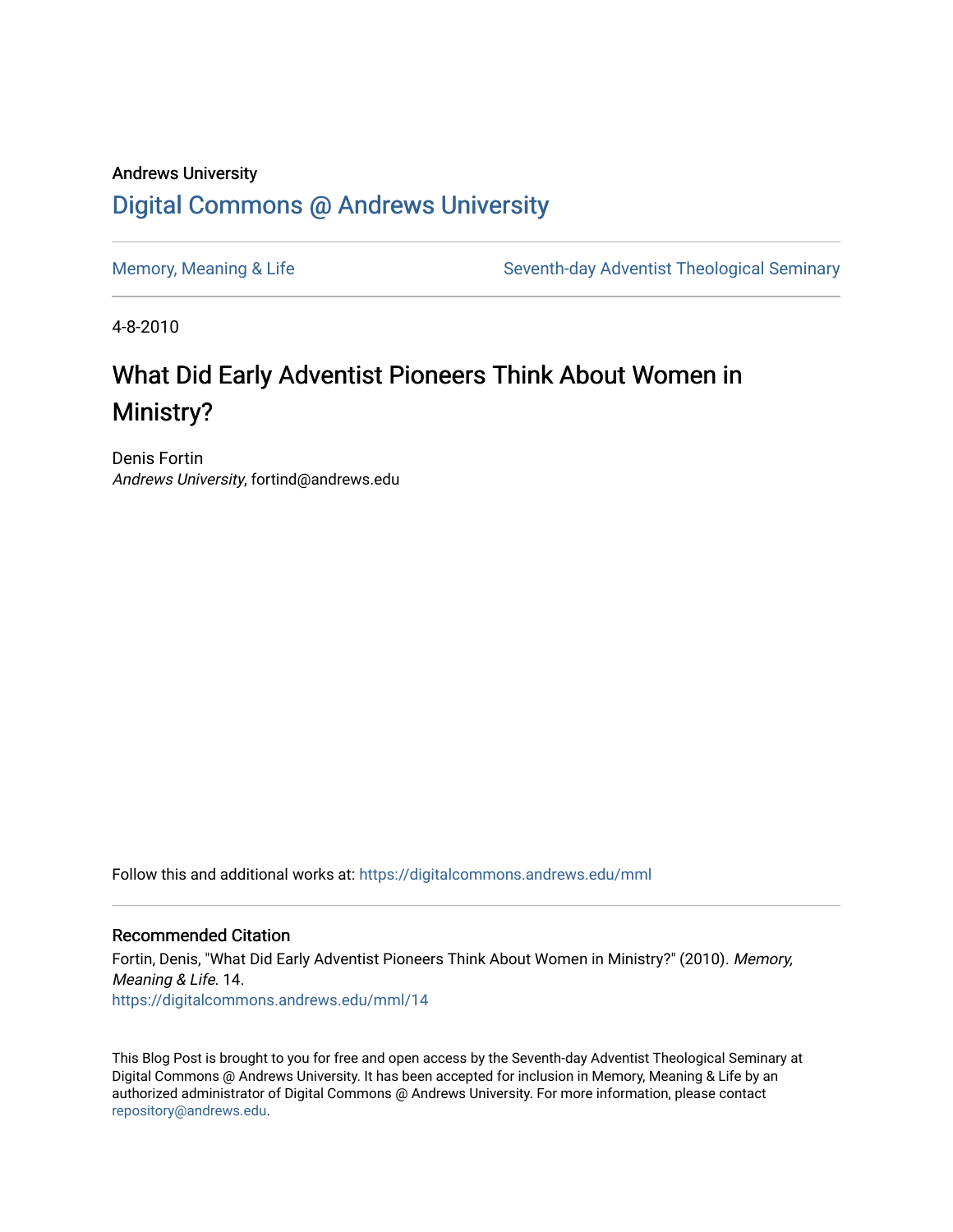# **[Memory, Meaning & Faith](http://web.archive.org/web/20120512062545/http://www.memorymeaningfaith.org/blog/)**

[Main](http://web.archive.org/web/20120512062545/http://www.memorymeaningfaith.org/blog) [About](http://web.archive.org/web/20120512062545/http://www.memorymeaningfaith.org/blog/about.html) [Archives](http://web.archive.org/web/20120512062545/http://www.memorymeaningfaith.org/blog/archives.html) April 08, 2010 **What Did Early Adventist Pioneers Think About Women in Ministry?**

*Click [here](http://web.archive.org/web/20120512062545/http://www.memorymeaningfaith.org/blog/2010/04/phoebe-deacon-servant-or-minister.html) to read Denis Fortin's follow-up to this essay, "[Was Phoebe A Deacon, A Servant, Or A Minister?](http://web.archive.org/web/20120512062545/http://www.memorymeaningfaith.org/blog/2010/04/phoebe-deacon-servant-or-minister.html)"*



Recently, a leading Adventist pastor in California spoke in opposition to women in pastoral ministry. Such a position is not new in Adventism, particularly in the last three decades or so. But this position is not the long-standing traditional Adventist position regarding the contributions women can make to all aspects of ministry.

Early Adventists understood Paul's prophetic words in [Galatians 3:28](http://web.archive.org/web/20120512062545/http://www.biblestudytools.com/nkj/galatians/3-28.html) that there is "neither Jew nor Greek, there is neither slave nor free man, there is neither male nor female; for you are all one in Christ" (NKJV) as the seed of many reforms that led to the abolition of social evils like slavery, class distinctions based on birth rights, and gender exclusion in society and church. Early Adventists were thus abolitionists, social democrats and republicans in government.

## **Ellen White's Ministry Challenged**

Let me illustrate my thought with one anecdote from Ellen White's ministry. In a letter to her husband, James White, written on April 1st, 1880, Ellen White recounted some of the activities she and other colleagues had been involved in recently near Oakland, California. Among many things, she told James the following.

President of the General Conference, from May, 1867, to May, 1868; and first mis-<br>sionary to a foreign land, in 1874.

Elder Haskell talked in the afternoon and his labors were well received. I had in the evening, it was stated, the largest congregation that had ever assembled at Arbuckle. The house was full. Many came from five to ten and twelve miles. The Lord gave me special power in speaking. The congregation listened as if spell-bound. Not one left the house although I talked above one hour. Before I commenced talking, Elder Haskell had a bit [piece] of paper that was handed (him) in quoting [a] certain text prohibiting women speaking in public. He took up the matter in a brief manner and very clearly expressed the meaning of the apostles words. I understand it was a Cambelite [sic] who wrote the objection and it had been well circulated [among the audience] before it reached the desk; but Elder Haskell made it all plain before the people.

(Ellen G. White to James White, April 1 [Letter 17a], 1880; Manuscript Releases Vol. Ten, 70)

[Ellen White referred to a note from a "Cambelite," that is a member from the Church of Christ of the Stone-Campbell](http://web.archive.org/web/20120512062545/http://en.wikipedia.org/wiki/Restoration_Movement) movement, who had written a note quoting a certain text of scripture about women being prohibited from speaking in public. This text was either [1 Corinthians 14:34-35](http://web.archive.org/web/20120512062545/http://www.biblestudytools.com/nkj/1-corinthians/passage.aspx?q=1%20Corinthians+14:34-35) or [1 Timothy 2:12](http://web.archive.org/web/20120512062545/http://www.biblestudytools.com/nkj/1-timothy/2-12.html). Ellen White also mentioned to James that Elder Haskell responded briefly to this objection he received and very clearly expressed the meaning of the apostles words. And it is obvious from the context that *Ellen White concurred with this explanation*.

After reading this anecdotal event, I found myself curious to know what Stephen Haskell had said to this audience in response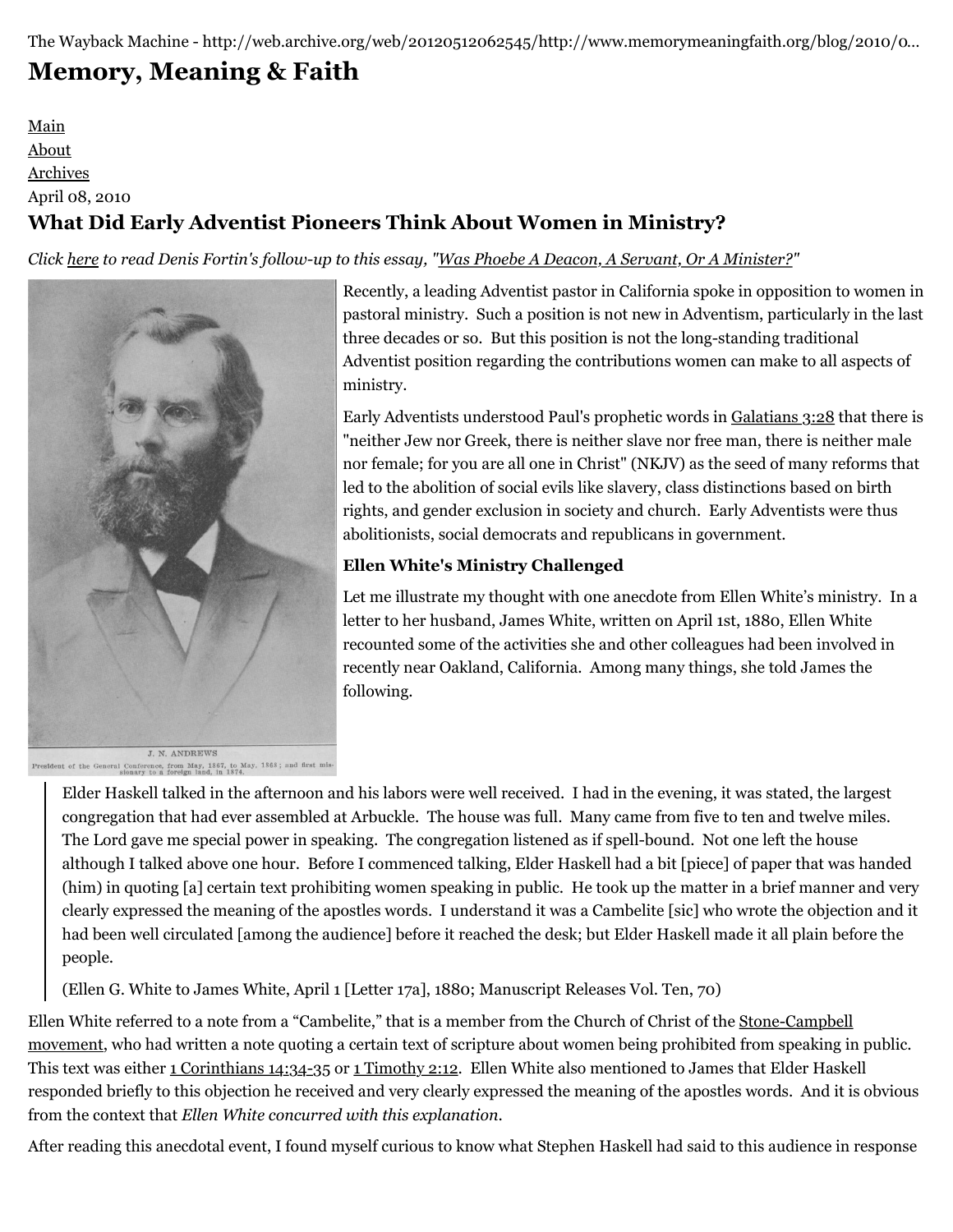to this note he had received. What was his belief on this subject of women speaking in church or in public, of women doing ministry? What was his explanation that Ellen White agreed with? A little research in the articles published *Review and Herald* and *Signs of the Times* during the few years before this event uncovers some interesting things.



#### **Four Articles On Women In Ministry**

Through the 1860s and 1870s, a number of articles appeared in our church publications on this topic of women speaking in church. Having a woman prophet in the church who spoke regularly in church assemblies and in public meetings was bound to raise some questions in regards to these two key texts in the New Testament. Four articles on this subject were published in the two years leading to this anecdote in Ellen White's ministry.

In December 1878, as resident editor of the *Signs of the Times*, Joseph H. [Waggoner wrote a short response to a question he had received. To the qu](http://web.archive.org/web/20120512062545/http://www.aplib.org/Gallery.htm#Joseph%20Harvey%20Waggoner)estion "Is it right for women to speak in meeting?" he responded by doing an analysis of the context of "certain texts … quoted to prove the negative". Waggoner explained that Paul gave these instructions in 1 Corinthians 14 and 1 Timothy 2 regarding women not speaking in church because he cared about proper decorum in the church and that all words spoken in assemblies ought to be done without creating confusion. Furthermore, he referred to many women who held important roles in the New Testament to indicate that for Paul the labors of women were not confined only to some activities. Paul "refers to prayers, and also speaks of certain women who 'labored in the Lord,' [\[Philippians 4:3](http://web.archive.org/web/20120512062545/http://www.biblestudytools.com/nkj/philippians/4-3.html)] an expression which could only refer to the work of the gospel." Waggoner concluded his comments by *affirming women in*

*ministry*. "We sincerely believe that, according to the Scriptures, women, as a right may, and as a duty ought to, engage in these exercises."

A few days later, in January 1879, J. N. Andrews also published a short [article on women speaking](http://web.archive.org/web/20120512062545/http://www.adventistarchives.org/doc_info.asp?DocID=89829) in church in the *Review and Herald*. In this article, Andrews seeks to explain the two main texts used to prohibit women from speaking in church. His purpose is to show that a careful study of these texts cannot support this conclusion.

In reference to 1 Corinthians 14:34-35, he explained that Paul's intent was to avoid confusion in the church and to urge women to stop chatting between themselves during the worship service. Hence, "what the apostle says to women in such a church as this, and in such a state of things, is not to be taken as directions to all Christian women in other churches and in other times, when and where such disorders do not exist." In regards to 1 Timothy 2:12, Andrews understands "this text to give Paul's general rule with regard to women as public teachers. But there are some exceptions to this general rule to be drawn even from Paul's writings, and from other scriptures." In fact, the evidence Andrews goes on to give indicates that *this general rule is rather the exception* and that women are free to labor in ministry.

A few months later that same year, Andrews again published a small article on this subject, this time in *Signs of the Times*. In response to an article he had read in another paper which stated that women were not allowed to speak in the early Christian church, he explained that such a position did not concur with the testimony of the New Testament.

The number of women of whom honorable mention is made for their labors in the gospel is not small. Now, in view of these facts, how can any man in this age of Bibles say that the Bible does not notice women, or give them a place in the work of God? The Lord chooses his own workers, and he does not judge as man judges. Man looks at the appearance; God judges the heart, and he never makes mistakes.

([J. N. Andrews, "Women in the Bible," Signs of the Times, October 30, 1879, p. 324](http://web.archive.org/web/20120512062545/http://www.adventistarchives.org/doc_info.asp?DocID=163731))

[One last article I found published shortly before Ellen White's anecdotal event in California, is an article published by her](http://web.archive.org/web/20120512062545/http://www.adventistarchives.org/doc_info.asp?DocID=89821) husband in the *Review and Herald*. While explaining the text in 1 Corinthians 14, James White conceded that Paul may have referred to women participating in church business meetings but he took the firm position that this text did not refer to a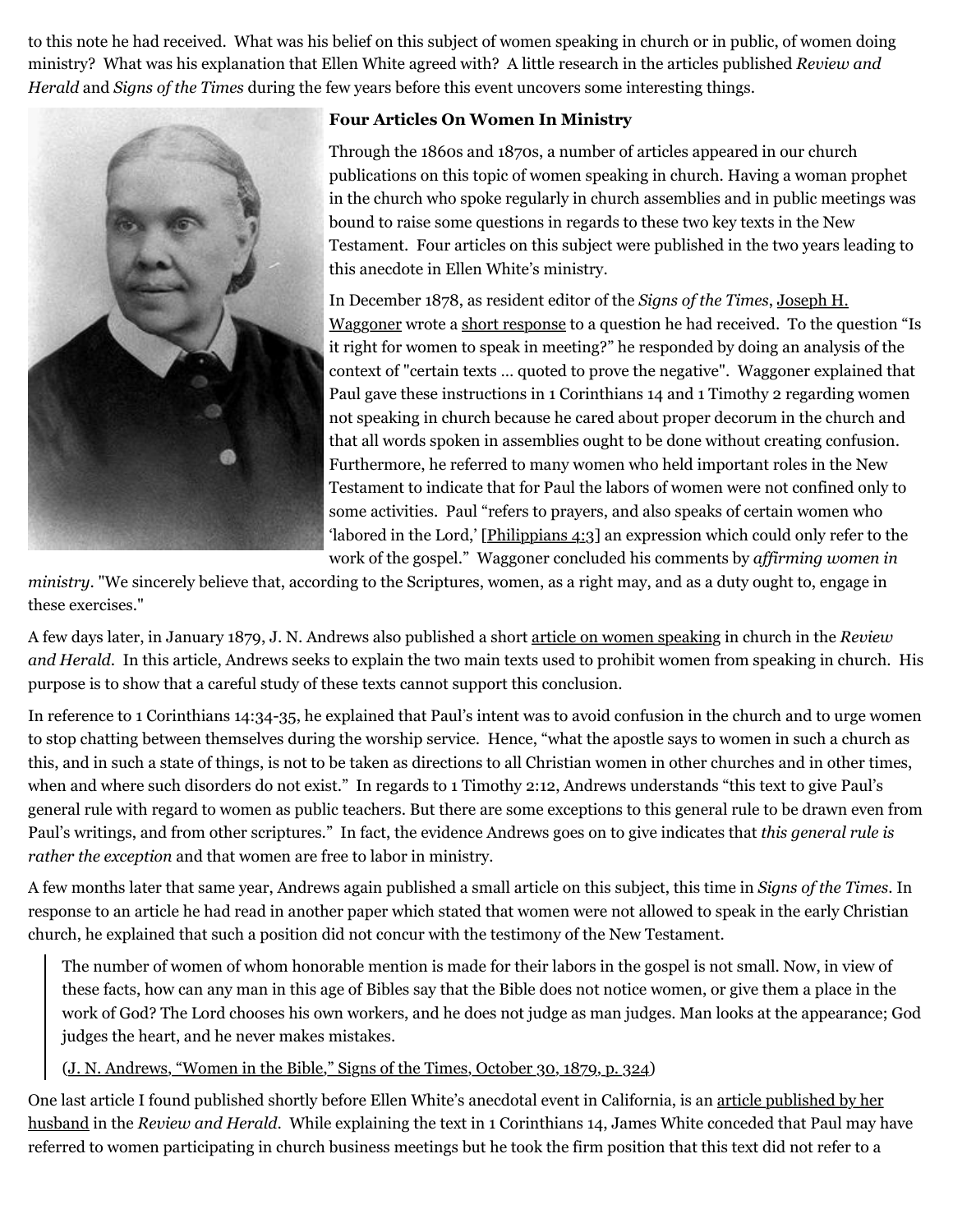prohibition for women to participate in worship services. Rather "Paul … places men and women side by side in the position and work of teaching and praying in the church of Christ." As we have seen in other articles published by his colleagues, White also gave numerous examples of women who ministered for God in the Old and New Testaments to show that there is *no such prohibition for women to labor for the gospel or to speak in church assemblies*.

## **Pioneers: Paul Referred to Particular Situations**

Most of the articles published in that period took the position that what Paul referred to in 1 Corinthians 14 and 1 Timothy 2 had to do with particular situations in the local churches of his time. Paul's counsel regarding these situations was not applicable to all church congregations. Our pioneers understood that what Paul was prohibiting had nothing to do with a general and universal ban on women in ministry.

Most of these articles also referred to many of Paul's female co-workers to state the obvious conclusion that Paul was therefore not speaking against women in ministry. Furthermore, none of these articles used the argument that a woman prophet (i.e. Ellen White) has a special dispensation from God to speak in church—an argument that is repeatedly used today to circumvent the misunderstood prohibition and to argue that women without a prophetic call from God should not be in the pulpit.

*Somehow the history of our interpretation of these passages has been forgotten.* Many seem to have forgotten also that one of our church founders was a woman, that she spoke extensively in congregations, and that she invited other women to join her in all aspects of ministry to win souls for Christ. If this was the position taken by our church founders 130 years ago in an era when women did not have social equality, I believe they would certainly favor women in ministry today and would see no reason to not include women in pastoral and parish ministry.



 $\overline{\phantom{a}}$ 

[Denis Fortin](http://web.archive.org/web/20120512062545/http://profile.typepad.com/dfortin) is dean and professor of theology at the Seventh-day Adventist Theological Seminary. Prior to coming to Andrews, Fortin served as a pastor in the Quebec Conference of Seventh-day Adventists. He earned a doctorate in theology from the Université Laval, Quebec, in 1995. His dissertation was titled: "Adventism in the Eastern Townships of Quebec: Implantation and Institutionalization in the 19th Century."

## **Update**

[This post is available in Swedish: Vad menade de första adventisterna om kvinnor i församlingens](http://web.archive.org/web/20120512062545/http://adventist.se/econtent/files/3947/de_f%C3%B6rsta_adventisterna_om_kvinnor_i_f%C3%B6rsamlingens_tjanst.pdf) tjänst?

In his next post, Denis Fortin addresses the question, [Was Phoebe A Deacon, A Servant Or A Minister?](http://web.archive.org/web/20120512062545/http://www.memorymeaningfaith.org/blog/2010/04/phoebe-deacon-servant-or-minister.html) Posted by [Denis Fortin](http://web.archive.org/web/20120512062545/http://profile.typepad.com/dfortin) on April 08, 2010 in [Adventist Studies,](http://web.archive.org/web/20120512062545/http://www.memorymeaningfaith.org/blog/adventist-studies/) [History of Interpretation](http://web.archive.org/web/20120512062545/http://www.memorymeaningfaith.org/blog/history-of-interpretation/) | [Permalink](http://web.archive.org/web/20120512062545/http://www.memorymeaningfaith.org/blog/2010/04/adventist-pioneers-women-ministry.html) [Save to del.icio.us](http://web.archive.org/web/20120512062545/http://del.icio.us/post) |

#### **Comments**

Youcan follow this conversation by subscribing to the <u>comment feed</u> for this post.

Thank you Denis, excellent, as always.

Oh that some of our administrators would be willing to show this level of leadership.

## Posted by: [Gary Walter](http://web.archive.org/web/20120512062545/http://profile.typepad.com/garywalter) | [April 08, 2010 at 07:49 PM](http://web.archive.org/web/20120512062545/http://www.memorymeaningfaith.org/blog/2010/04/adventist-pioneers-women-ministry.html?cid=6a01287656f488970c0133ec8e7555970b#comment-6a01287656f488970c0133ec8e7555970b)

Thank you for this article about the role of women in ministry, which is a perspective I wish all shared. I think that the article sets up a straw man by referring to a pastor who "spoke in opposition to women in pastoral ministry." This statement, unfortunately completely misunderstands what that pastor spoke. I was in the congregation when he gave his sermon.

His whole sermon was an argument against "ordaining women" as pastors and elders. Your article fails to address that issue. If I understood the sermon correctly, he was not opposed to women serving the Lord in gospel ministry, whatever he meant by the latter. Ellen White spoke in public and worked in gospel ministry with the prophetic gift but she was never ordained.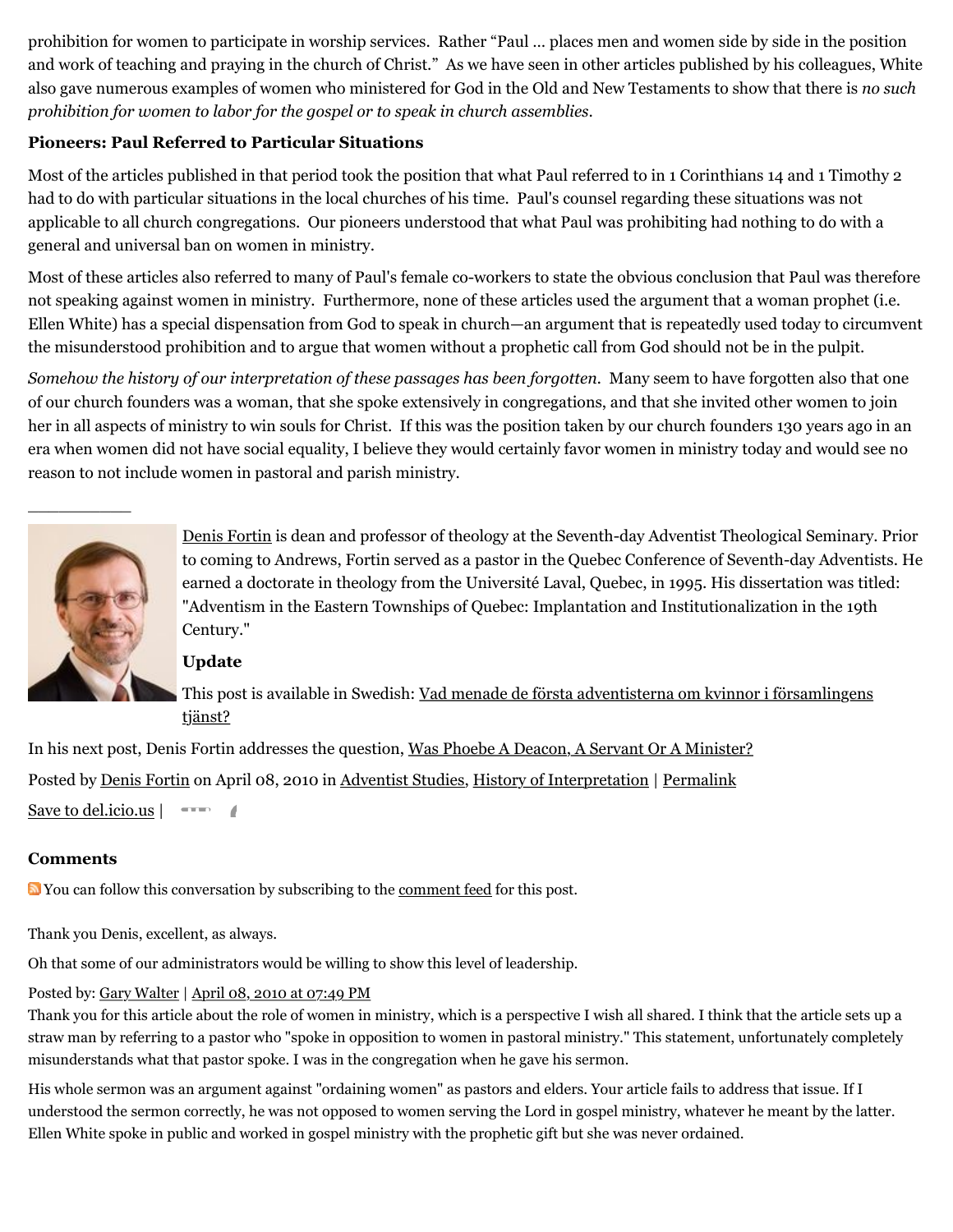I am not sold on either side of the issue of ordination arguments. I just ask that if the pastor was indeed against women in gospel ministry, then we should at least quote him so that his intentions are fairly represented. He probably has taken enough flack for presenting his position clearly, but let's not add to it by misrepresenting what his position was. Thanks.

#### Posted by: Matt McMearty | [April 08, 2010 at 08:18 PM](http://web.archive.org/web/20120512062545/http://www.memorymeaningfaith.org/blog/2010/04/adventist-pioneers-women-ministry.html?cid=6a01287656f488970c0133ec8e9861970b#comment-6a01287656f488970c0133ec8e9861970b)

I just had another look at the sermon in question. You are indeed correct that while pastor is against ordaining women, he believes that they are capable of teaching, preaching, and being prophets. But he also says that they should do this under the authority of a man. In the examples he gives of what this means he uses the language of delegation. In other words, while women can do the tasks of pastoral ministry, they are not actually pastors, because they can only properly do these tasks under a male pastor's say so.

(A PDF of the sermon is available [here.](http://web.archive.org/web/20120512062545/http://www.atoday.com/content/doug-batchelor-preaches-against-women-pastors) I refer to what is said on the second half of page 19.)

Of course, Ellen White did not minister under her husband's say so, but under the authority of the spiritual gifts she was given. As Dr. Fortin has demonstrated, the early Adventist pioneers did not, in theory, have one standard for Ellen White's prophetic ministry and another for Adventist women pastors (of whom there were a handful at the time).

My study of scripture has led me to conclude that having spiritual gift means having the authority to use it (Rom 12:6-8). If that is the case, women pastors should be recognized as operating on the basis of their calling, not the delegation of their male counterparts.

#### Posted by: [David Hamstra](http://web.archive.org/web/20120512062545/http://profile.typepad.com/davidhamstra) | [April 08, 2010 at 09:09 PM](http://web.archive.org/web/20120512062545/http://www.memorymeaningfaith.org/blog/2010/04/adventist-pioneers-women-ministry.html?cid=6a01287656f488970c0133ec8ee38c970b#comment-6a01287656f488970c0133ec8ee38c970b)

Well said David. I think Denis laid a great hermeneutical foundation for further discussion - and decimates some of the favorite "proof texts" used by traditionalists.

#### Posted by: [Gary Walter](http://web.archive.org/web/20120512062545/http://profile.typepad.com/waltergary) | [April 08, 2010 at 09:23 PM](http://web.archive.org/web/20120512062545/http://www.memorymeaningfaith.org/blog/2010/04/adventist-pioneers-women-ministry.html?cid=6a01287656f488970c01347fbef743970c#comment-6a01287656f488970c01347fbef743970c)

David, I agree with your position that spiritual gifts contain their own authority and calling from the Lord. I am open to and have worked with women elders and pastors. (if only most men could be as faithful as most women seem to be in the same!)

I need a clarification. I quote you above as follows: "As Dr. Fortin has demonstrated, the early Adventist pioneers did not, in theory, have one standard for Ellen White's prophetic ministry and another for Adventist women pastors (of whom there were a handful at the time)." In both cases of EGW's prophetic gift and other women with the pastoral gift in those days, the church leaders did not ordain those women, even though they let them exercise their gifts from God. How is Doug Batchelor's position different from the pioneers' practice? And how is your last statement ("women pastors should be recognized as operating on the basis of their calling, not the delegation of their male counterparts") different or the same as the pioneers and/or Doug's standard or practice? I am confused although I see and agree with your other points.

Posted by: Matt McMearty | [April 08, 2010 at 09:45 PM](http://web.archive.org/web/20120512062545/http://www.memorymeaningfaith.org/blog/2010/04/adventist-pioneers-women-ministry.html?cid=6a01287656f488970c01347fbf12fd970c#comment-6a01287656f488970c01347fbf12fd970c)

Please clarify the statement that EGW wasn't ordained. I understood she was.

Posted by: Brad Dahr | [April 08, 2010 at 10:10 PM](http://web.archive.org/web/20120512062545/http://www.memorymeaningfaith.org/blog/2010/04/adventist-pioneers-women-ministry.html?cid=6a01287656f488970c0133ec8f37ab970b#comment-6a01287656f488970c0133ec8f37ab970b) Matt,

Good questions. I'm not totally up to speed on all the particular historical questions you've raised, though I'm sure one of our regular contributors could answer them. I had, however, understood that Ellen White did not want to be ordained because she felt the "more than a prophet" role carried more authority than ordination to pastoral ministry implies.

Where I see the practice of the early Adventists differing from what Batchelor is apparently advocating is in the freedom with which women pastors exercise their gifts. Batchelor says they must do it under the authority of a man (from p. 19 to the end of his sermon) because men are the true leaders of the church. He uses the language of delegation, which implies that every female pastor should be directly supervised by a male pastor and receive his permission to perform pastoral tasks.

Ellen White did not work under the direct supervision of a man, and neither, as far as I can tell, did the early Adventist women pastors, who essentially functioned as church planters. As I recall, they were basically out on their own, doing evangelism and founding congregations, which would be in harmony with the empowering argumentation of our pioneers on the role of women in pastoral ministry. But again, my knowledge of that history may need nuance or correction.

#### Posted by: [David Hamstra](http://web.archive.org/web/20120512062545/http://profile.typepad.com/davidhamstra) | [April 08, 2010 at 10:34 PM](http://web.archive.org/web/20120512062545/http://www.memorymeaningfaith.org/blog/2010/04/adventist-pioneers-women-ministry.html?cid=6a01287656f488970c01347fbf55c4970c#comment-6a01287656f488970c01347fbf55c4970c)

Brad, A point Doug Batchelor made in his sermon was to draw attention to a certificate of gospel ministry but she had crossed out the word "ordained" assuming it is ordination by the Adventist Church. He argues that she was not ordained. I am not sure what her reason was why she crossed that out. I know she is ordained of God. So I was assuming EGW was never ordained by the church either as a prophet or as a minister of the gospel, even though the church recognized and accepted the role of her calling before God. At the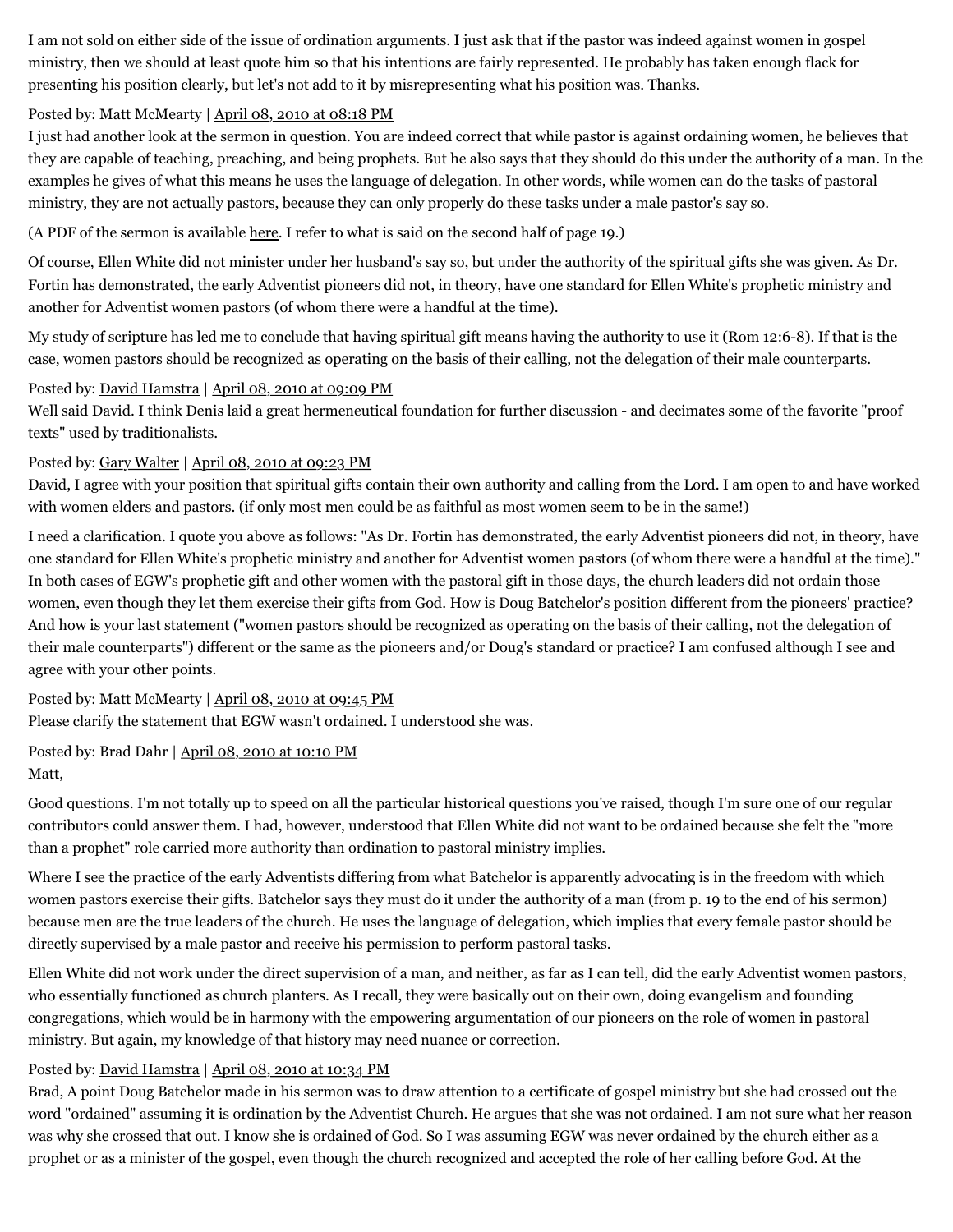beginning of his sermon he made some kind of statement that licensing or credentialing a woman as a pastor is not much different than the function of ordination. (In my mind they are not the same even though all three forms "recognize" a person's ministry gifts.) If you understood she was ordained, what evidence is there to support such a view? But this whole matter of ordination is getting us off topic of the article.

#### Posted by: Matt McMearty | [April 08, 2010 at 10:41 PM](http://web.archive.org/web/20120512062545/http://www.memorymeaningfaith.org/blog/2010/04/adventist-pioneers-women-ministry.html?cid=6a01287656f488970c0133ec8f5ee6970b#comment-6a01287656f488970c0133ec8f5ee6970b)

David, Thanks for clarifying what you talked about. It helps me see the distinctions and now I must think upon them.

Gary, if your comment assumes Doug Batchelor used 1 Cor 14:34-35 to support women not teaching in gospel ministry, I am almost certain he did not use it to make that argument. Doug argued that women prayed and prophesied in church gatherings in Corinth. I assume your comment is directed at others who are against women in gospel ministry and thus I would agree with your comment. Dennis Fortin's article implied Doug and misrepresented his position even though the article is a good one.

## Posted by: Matt McMearty | [April 08, 2010 at 10:55 PM](http://web.archive.org/web/20120512062545/http://www.memorymeaningfaith.org/blog/2010/04/adventist-pioneers-women-ministry.html?cid=6a01287656f488970c01347fbf7047970c#comment-6a01287656f488970c01347fbf7047970c)

David, One thought that struck me in your clarification is that women were church planting gospel ministers. I have always been under the conviction that if the Adventist Church had paid wives who worked full time with their husbands in gospel ministry, we would not have this discussion of women's ordination. I am now going to add another element to that conviction. If the Church stuck to ministry as evangelistic church planting and not to settled ministers, we would not be having this discussion because both men and women would be raising up churches. It is easier to win a convert to a new church then it is to bring them into mostly established churches that have closed established relationships among the existing members. When will we ever learn that God's ways are higher than ours?!

## Posted by: Matt McMearty | [April 08, 2010 at 11:04 PM](http://web.archive.org/web/20120512062545/http://www.memorymeaningfaith.org/blog/2010/04/adventist-pioneers-women-ministry.html?cid=6a01287656f488970c01347fbf7cb6970c#comment-6a01287656f488970c01347fbf7cb6970c)

I wonder if we are missing something here. Agreed--we never want to misrepresent a speaker's position. However, the speaker in question opposes ordination on the basis of texts prohibiting women from exercising "authority" over men. If I understand Dr. Fortin's article correctly, when the Campbelite used those same texts to prohibit EGW from speaking "authoritatively" by preaching, Haskell (and other pioneers) dismissed those texts as timeless, trans-local bans against all women ministering in public assembly.

One significant misunderstanding in the mind of the anti-female-ordination speaker referenced is his assumed belief that 2 Tim speaks directly to ordination in the first place. It does not. And the second error, as I see it, is the notion that ordination equals hierarchal "authority" versus a recognition of the Church that the spiritual gift of word-based ministry is present in the life of a believer. In summary, I believe that one implication of Dr. Fortin's research is absolutely correct--the early Adventists could not have agreed with Brother Batchelor in either regard.

Posted by: Leslie Pollard | [April 09, 2010 at 12:26 AM](http://web.archive.org/web/20120512062545/http://www.memorymeaningfaith.org/blog/2010/04/adventist-pioneers-women-ministry.html?cid=6a01287656f488970c01347fbfdaab970c#comment-6a01287656f488970c01347fbfdaab970c) Let me clarify a few comments.

Regarding Ellen White's credentials. The General Conference brethren gave Ellen White an ordained minister's credential. Of those we still have, only a couple of them have the word "ordained" struck out, but not for the others. Ellen White was not ordained by human hands but believed God had ordained her (Letter 138, 1909). Hence she did not need any other ordination.

The argument that women can serve as pastors only in so far as they are under a male authority is a curious and odd argument. First, all ordained men at the present time work under a hierarchical process that gives them their authorization to fulfill their duties -- we are granted our credentials by a committee. So why the request that women have a special hierarchical supervision when all ordained men are already receiving their authorization to minister from a committee?

Second, 1 Timothy 2:12 is misinterpreted to conclude that all women are to be subjected to all men. That's a misinterpretation of the text and story from Genesis 3. God's decision in Gen 3:16 that Even would be ruled by Adam refers to family / husband and wife relationships. This part of the curse following the fall is not to be applied to all male female relationships. The best contextual interpretation of Paul's words in 1 Timothy 2 understands that Paul refers to this relationship.

As I point out in the article, early Adventists did not understand that Paul's words applied to all churches after Paul's time. His words were applicable only to a particular context. Many women were Paul's co-workers and labored with him in the gospel (Philippians 4:3).

Posted by: Denis Fortin | [April 09, 2010 at 08:18 AM](http://web.archive.org/web/20120512062545/http://www.memorymeaningfaith.org/blog/2010/04/adventist-pioneers-women-ministry.html?cid=6a01287656f488970c0133ec9174d8970b#comment-6a01287656f488970c0133ec9174d8970b) Denis,

Do you know if the other early Adventist women pastors received ordination credentials as well? It seems to me there would have been no other kind to give at the time.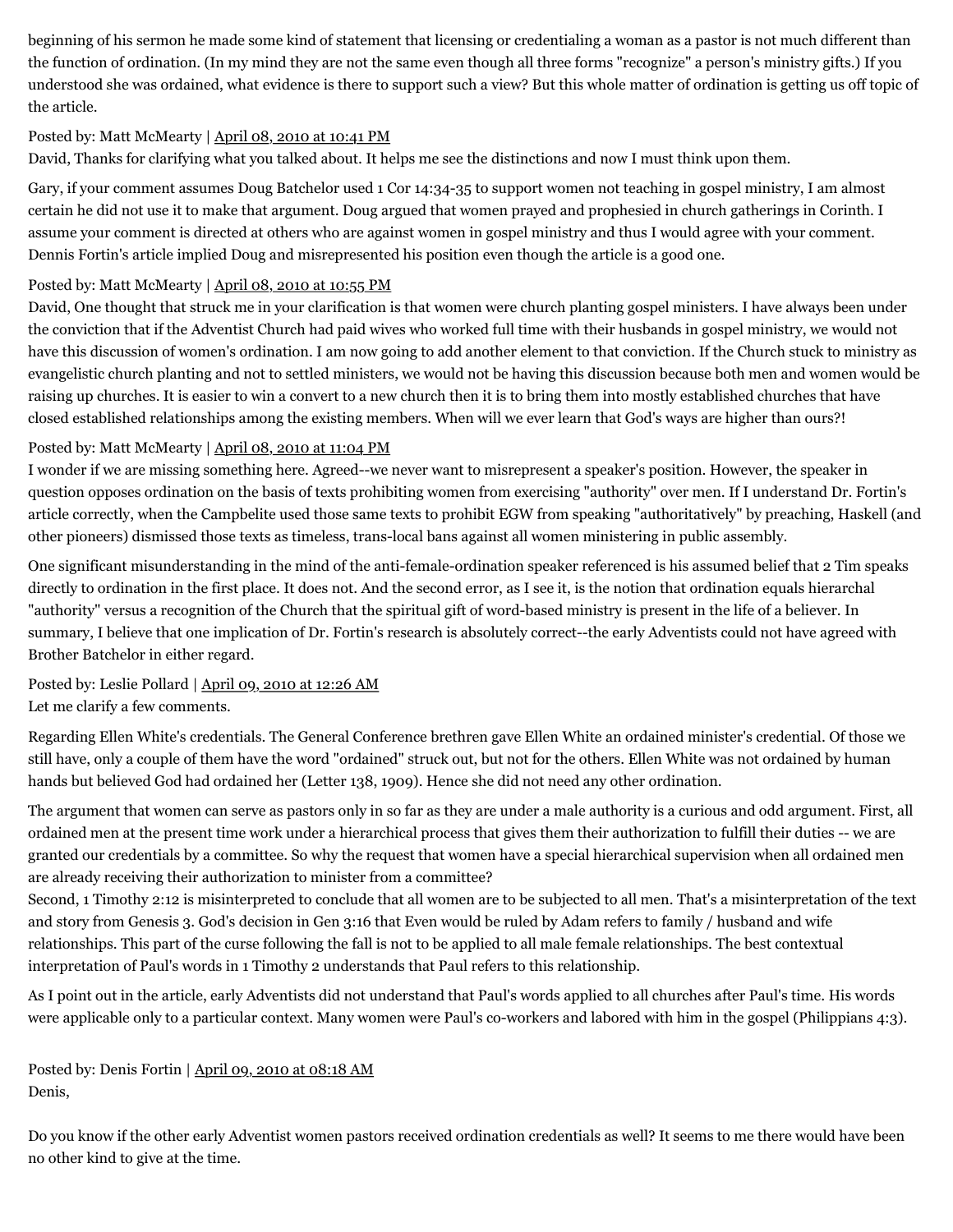At any rate, it seems to me that the terminology of ordination is itself problematic. If we use the word to create an elite order of ministers in the church, that tends toward the very clericalism of Catholicism that the Protestant priesthood of all believers principle militates against. So I think the issue you have focused on in this article, the role of women pastors within priesthood of all believers, is really more fundamental than ordination. If we have a proper understanding of this role, the terminology can then be adjusted accordingly.

#### Matt,

I think you are generally correct on the pastors' wives issue. And speaking of church planting Adventist women pastors, check out the second half of this article: [http://news.adventist.org/2009/05/adventist-presidents.html](http://web.archive.org/web/20120512062545/http://news.adventist.org/2009/05/adventist-presidents.html)

#### Posted by: [David Hamstra](http://web.archive.org/web/20120512062545/http://profile.typepad.com/davidhamstra) | [April 09, 2010 at 11:40 AM](http://web.archive.org/web/20120512062545/http://www.memorymeaningfaith.org/blog/2010/04/adventist-pioneers-women-ministry.html?cid=6a01287656f488970c0133ec92532a970b#comment-6a01287656f488970c0133ec92532a970b)

David, I agree that a genuine conversation should be about the ministry of women in our church and that is the main purpose of this article. In the New Testament and in the early Adventist church women were involved in ministry. Ellen White asked that the spouses of pastors be also remunerated because they were involved in ministry (Ms 43a, 1898; and RH, July 9, 1895).

Another conversation should be about the meaning of ordination. I don't think we have done a thorough theology of ordination and thus we find ourselves with a practice of ordination that is hierarchical that has connotation of a sacrament. Furthermore, our ceremonies of ordination for men have a connotation of apostolic succession because only other ordained men are asked to come to lay hands on the person being ordained. There's an indication in Acts 13:3 that when Barnabas and Paul were commissioned to their missionary ministry, the whole community layed hand on them.

I see the laying on of hands in the NT as a commissioning of people for a work of ministry (the group of Seven in Acts 6, and Barnabas and Paul in Acts 13). The gifts these people had were recognized by the church and they were thus given the commission to do their ministry. It is in that spirit and with that understanding that I believe Ellen White also thought it would be appropriate to lay hands on medical missionary workers (Evangelism 546). Ordination is viewed by Ellen White as an ordinance and not a sacrament, as the ceremony of ordination does not confer on the individual any new grace or virtue, but is rather an acknowledgment by the church of one's designation to a ministry (AA 161-162).

The Lord invites and calls women to be active in ministry and there is value and meaning in dedicating them to this ministry.

#### Posted by: Denis Fortin | [April 09, 2010 at 12:37 PM](http://web.archive.org/web/20120512062545/http://www.memorymeaningfaith.org/blog/2010/04/adventist-pioneers-women-ministry.html?cid=6a01287656f488970c0133ec929d23970b#comment-6a01287656f488970c0133ec929d23970b)

I am glad to see the development of this dialogue into the meaning of ordination and how it is used as an authoritative instrument by the church. I would recommend we heed the words of Gamaliel, "So in the present case, I say to you, stay away from these men and let them alone, for if this plan or action is of men, it will be overthrown; but if it is of God, you will not be able to overthrow them; or else you may even be found fighting against God."

Although Gamaliel was advocating avoidance I would apply his latter statement to our opposition to the ordaining of women. If ordination is the authority of the church to dispense the right to fulfill ministerial duties and if that presumed authority is used to withhold such dispensation to women who have been ordained by God then we will find ourselves in opposition to God. If however, like brother Fortin states, that ordination is an ordinance and not a sacrament then it is our acknowledgment that God has ordained. The present use of ordination presumes far too much authority than any man truly possesses. For if man possesses the authority to ordain or withhold ordination, the will of God is in the mind of man, not in the Mind of Christ.

#### Posted by: David de la Vega | [April 09, 2010 at 07:04 PM](http://web.archive.org/web/20120512062545/http://www.memorymeaningfaith.org/blog/2010/04/adventist-pioneers-women-ministry.html?cid=6a01287656f488970c0133ec94502a970b#comment-6a01287656f488970c0133ec94502a970b)

Richard Davidson, professor of Old Testament Interpretation and Chair of the Old Testament Department at the Adventist Theological seminary has just published his views of the biblical reasons for ordaining women as pastors:

[http://spectrummagazine.org/blog/2010/04/09/bible\\_supports\\_ordinationcommissioning\\_women\\_pastors\\_and\\_local\\_church\\_elders](http://web.archive.org/web/20120512062545/http://spectrummagazine.org/blog/2010/04/09/bible_supports_ordinationcommissioning_women_pastors_and_local_church_elders) Dr. Fortin's essay above is based on the introduction he gave to Dr. Davidson's presentation of his views at a special meeting at our seminary.

## Posted by: [David Hamstra](http://web.archive.org/web/20120512062545/http://profile.typepad.com/davidhamstra) | [April 09, 2010 at 09:52 PM](http://web.archive.org/web/20120512062545/http://www.memorymeaningfaith.org/blog/2010/04/adventist-pioneers-women-ministry.html?cid=6a01287656f488970c0133ec94f715970b#comment-6a01287656f488970c0133ec94f715970b)

I am pleased that the clarification needed on Doug Batchelor's actual position has brought into focus quite a number of issues that have somewhat a symbiotic relationship to each other on both sides of this issue. The relationship between the Adventist historical shift toward a settled ministry, the unconscious use of ordination as a vehicle of hierarchical authority rather than as a vehicle of the community of believers' authority, and the assertion of male authority over all women should be a symbiosis that should be scrutinized more and give us all a moment of pause.

Correspondingly, a church-planting based ministry, laying on of hands by the community of believers, and the recognition of God's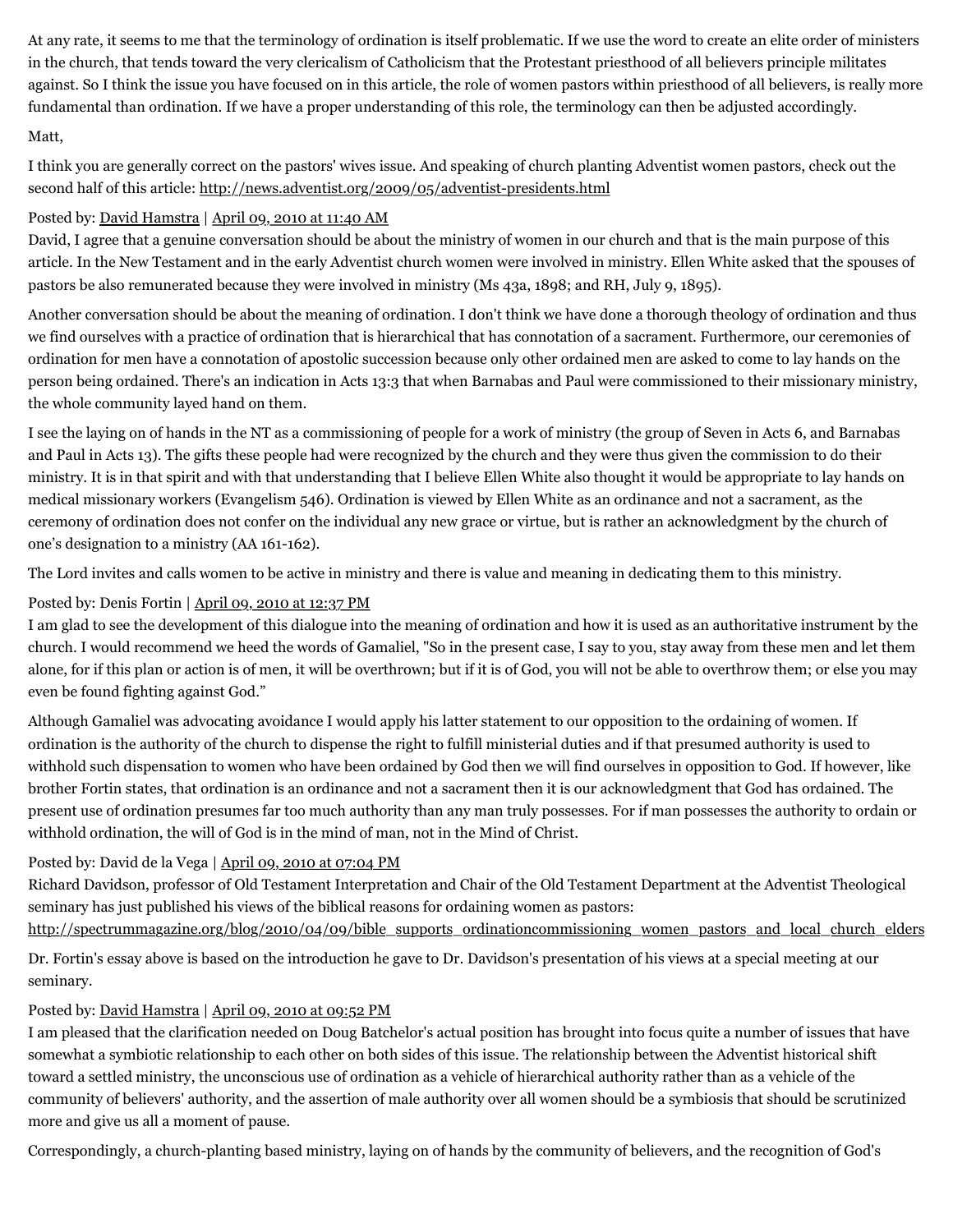spiritual gifts in all persons regardless of gender should be a symbiosis that should also be used to scrutinize symbiotic agendas opposite to a male-female sexuality dichotomy.

I want to thank all who have made the latest clarifications without vitriolic commentary. All of the responses have helped me crystallize some of my own thoughts. So many wonderfully expressed ideas here.

#### Posted by: Matt McMearty | [April 10, 2010 at 03:37 AM](http://web.archive.org/web/20120512062545/http://www.memorymeaningfaith.org/blog/2010/04/adventist-pioneers-women-ministry.html?cid=6a01287656f488970c0133ec96149e970b#comment-6a01287656f488970c0133ec96149e970b)

David, Thanks for the links. The China story is heart warming in so many respects, especially the role of women in gospel church planting ministry.

Posted by: Matt McMearty | [April 10, 2010 at 03:48 AM](http://web.archive.org/web/20120512062545/http://www.memorymeaningfaith.org/blog/2010/04/adventist-pioneers-women-ministry.html?cid=6a01287656f488970c0133ec961992970b#comment-6a01287656f488970c0133ec961992970b) Matt,

I'm so glad we could be of help, and thank you for provoking us to further clarity with your excellent questions and felicitous spirit.

#### Posted by: [David Hamstra](http://web.archive.org/web/20120512062545/http://profile.typepad.com/davidhamstra) | [April 10, 2010 at 06:13 AM](http://web.archive.org/web/20120512062545/http://www.memorymeaningfaith.org/blog/2010/04/adventist-pioneers-women-ministry.html?cid=6a01287656f488970c01347fc67421970c#comment-6a01287656f488970c01347fc67421970c)

There are about four separate issues that need to be addressed here. One is the issue of the work of ministry and the proclamation of the gospel. There is no limit on who can do the work of ministry or proclaim the gospel. The spiritual gift of prophecy in the NT includes the proclamation of the gospel. A second issue is the call to the prophetic office. The initiative in the call is God's, and there are no limitations given in Scripture. A third issue is ordination for ministry, which may take place by divine initiative or by the initiative of the church. However, there are no limits given in scripture on ordination. A fourth issue is spiritual headship. This is the only issue in which gender plays a role, as seen in texts like 1 Cor 11:3 and Eph 5:22-33. Other passages that seem to deal with this issue of male-female roles, like 1 Cor 14:33-38; 1 Tim 2:11-15, and 1 Pet 3:1-6, as well as 1 Cor 11:4-16, cite OT precedent, especially the order of creation and the experience of the Fall as rationales for why such practice should take place in the Christian church. This issue is separate from the other issues and should not be confused when discussing the role of men and women in the church. The other issues are not gender specific. Most people get them confused, and it complicates the discussion.

#### Posted by: Edwin Reynolds | [April 11, 2010 at 08:59 PM](http://web.archive.org/web/20120512062545/http://www.memorymeaningfaith.org/blog/2010/04/adventist-pioneers-women-ministry.html?cid=6a01287656f488970c0133ec9ed25a970b#comment-6a01287656f488970c0133ec9ed25a970b) Excellent article and good job David H. and all on this website. warm regards from Scotland,

#### Posted by: Johnny Ramirez-Jorge | [April 12, 2010 at 07:53 AM](http://web.archive.org/web/20120512062545/http://www.memorymeaningfaith.org/blog/2010/04/adventist-pioneers-women-ministry.html?cid=6a01287656f488970c01347fd13314970c#comment-6a01287656f488970c01347fd13314970c)

I have always felt it was wrong to ordain a woman as a minister, or an elder.

I believe a woman can teach, speak, be a Bible worker, and yes, we have women Prophets in the Bible, and we have Ellen White. I believe only men should be ordained. I am a woman. And every time I hear about this subject coming up, or being voted on by our church, I am troubled in my spirit. Deeply troubled. I feel God does not put his blessings on ordaining a woman as a minister. Women can labor as a Bible worker, or Sabbath School teacher, but up behind that pulpit, man is the spiritual leader. Don't you see that all this upset, and discord is not pleasing to God? We are in the last days for sure, and we don't need this division. I am sorry if women are upset over this, but they do not need to be equal with men on this point. That is a worldly desire to me, like a right to vote, or work. Like a march or protest. This will always cause the church to be divided. We need to be worried about souls, not women's rights. Jesus is coming, and we have enough conflict going on in the world. America is divided, and here we are having upset over ordaining women. Let them teach Sabbath School, be Bible workers. Teach health classes, take part up front in Sabbath School. But they don't need to be ordained as Minsters, or Elders. Man is the head of the household, and the church. I know some women are head of their households, but they are still women...... This is just a perspective from a woman. And this really troubles me to have this conflict, and to have Adventist have conflict over Doug Batchlor's sermon. He is a great Pastor, and I believe he is right. Let's move on, and win souls. Ladies, I'm sorry, but we should not be ordained. There's plenty for us to do in the church, let's not be dividing the church over this issue. Linda Atkins.

#### Posted by: Linda Atkins | [April 17, 2010 at 12:40 AM](http://web.archive.org/web/20120512062545/http://www.memorymeaningfaith.org/blog/2010/04/adventist-pioneers-women-ministry.html?cid=6a01287656f488970c0133ecbecafb970b#comment-6a01287656f488970c0133ecbecafb970b)

Thank you for this article, Dr. Fortin! It clearly documents that the opposition to women in ministry is ultimately against our history and heritage as Seventh-day Adventists. My faith tells me that eventually we will get past this sidetrip even if it is not on the agenda at the GC Sessions this summer.

#### Posted by: [Monte Sahlin](http://web.archive.org/web/20120512062545/http://www.montesahlin.com/) | [April 17, 2010 at 12:52 PM](http://web.archive.org/web/20120512062545/http://www.memorymeaningfaith.org/blog/2010/04/adventist-pioneers-women-ministry.html?cid=6a01287656f488970c0133ecc10df0970b#comment-6a01287656f488970c0133ecc10df0970b)

Linda, the problem is that this is limiting the work of women who feel called of God in this area. When the early church started work among the Gentiles there were many who felt the way Paul was doing things was wrong. Should the church have stopped what God had called him to do because some felt his work was wrong and it was dividing the church? I rather expect when we started having men of